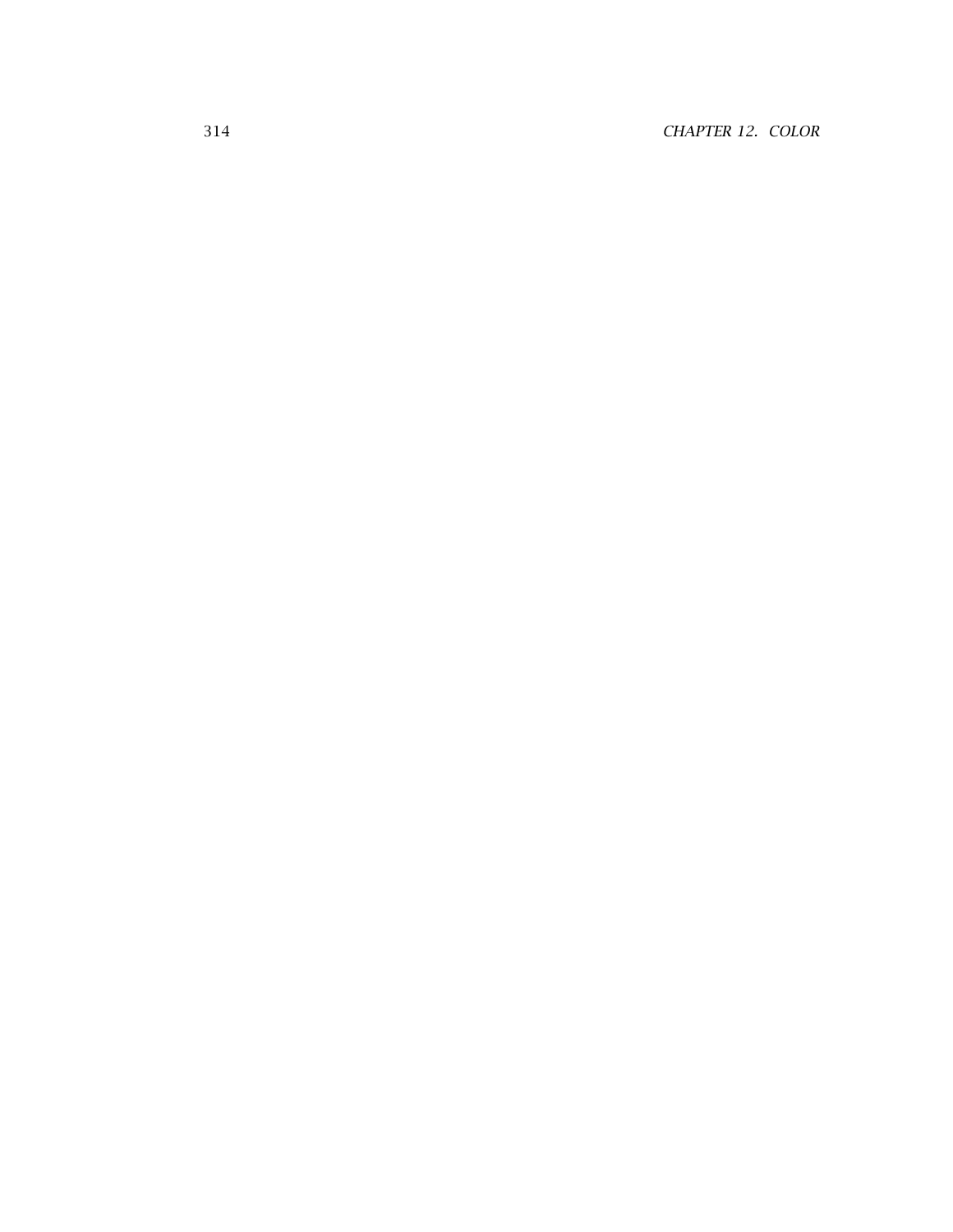## **Chapter 13**

# **Image-Processing Using Photoshop and Other Tools**

[Of the lost detail in the darkest and lightest areas of a photograph due to the limited dynamic range of photographic film]: "strong shadows swallow up all timid lights within them, as her blazing lights obliterate all intrustive halftones across; and thus strong contrasts are produced, which, so far from being true to Nature, it seems one of Nature's most beautiful provisions to prevent."

— Lady Elizabeth Eastlake in her essay "Photography", *London Quarterly Review*, pgs. 442–468 (1857); reprinted in *Classic Essays on Photography*, ed. by Alan Trachtenberg (ed.), Leete's Books, New Haven (1980).

### **13.1 Introduction: Scientific Applications of Photoshop and Other Image-Processing Tools**

- 1. Text, arrow, and other annotations of photographs.
- 2. Deleting unwanted background elements from photographs or scans.
- 3. Removing "stray light" damage from scans of books, journals or xerox copies.
- 4. Decolorizing a photo so as to create a black-and-white image that is cheap to publish.
- 5. Contrast enhancement.
- 6. Inverting images
- 7. Reducing the bits/pixel to make Web-publishable graphs.

### **13.2 Annotated Photo**

Fig. 13.1 is a picture of Mars, taken on December 11, 1999 from the Mars Global Surveyor in orbit around the planet. For more than a year, the science team had noticed lots and lots of dark streaks on the planet's surface. It is known that dust devils, which are miniature tornados made visible by entrained dust, are very common on Mars.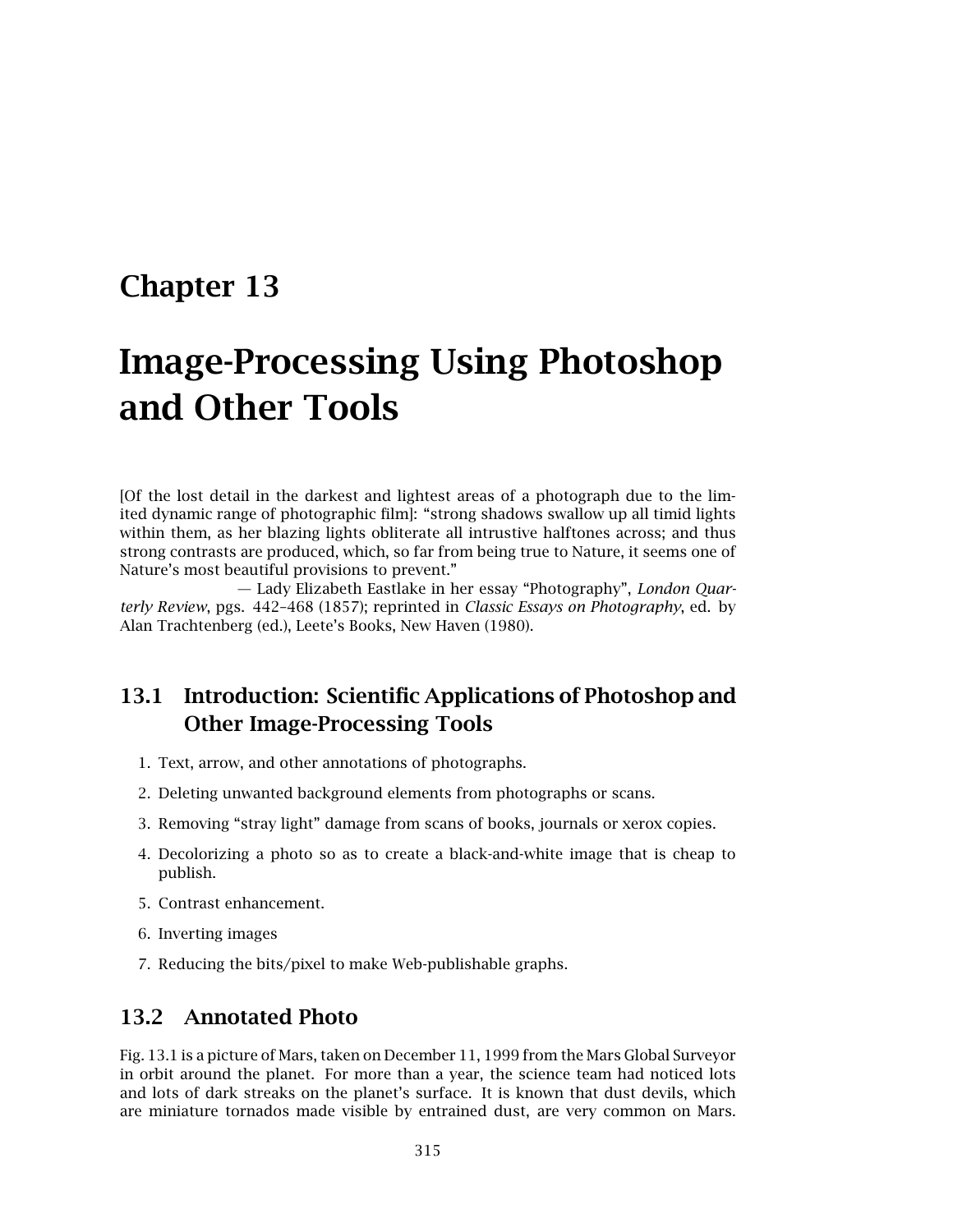The desert-like conditions create convective instability; with even a modest amount of horizontal shear in the wind, the convective plumes can spin up into concentrated whirlwinds. But were dust devils really responsible for the streaks?

The figure answered their questions. The bright patch is a dust devil, photographed from almost directly above. The shadow shows its true columnar shape and the dark curve to the right of the dust devil is exactly the kind of streak that had been seen so often in earlier photographs.

However, without arrows and captions, the photograph is gibberish. The Mars Camera Science Team knew that, seen directly above from orbit, a whirling column of dust would look like a bright streak, but this is hardly obvious to the casual observer. Similar, the shadow is hard to tell from the streak. Only because this photograph was annotated by the Science Team using both arrows and text does the photograph become comprehensible. One can then immediately identify the key features and concentrate on the crucial question: Is the Science Team's interpretation reasonable?



Figure 13.1: Annotated photograph of the Promethei Terra region of Mars, taken from Mars Global Surveyor. The dust devil is less than 100 meters (less than 100 yards) wide and the picture covers an area approximately (about 1 by 1 mile). The text annotations are by the Mars Science Team. The image was opened in Photoshop and cropped to a width of 1.3 km and height of 1 km from its original 1.5 by 1.7 kilometers size; the scale was moved to fit within the cropped image. Mars Orbit Camera (MOC) Team: M. C. Malin, K. S. Edgett, M. H. Carr, G. E. Danielson, M. E. Davies, W. K. Hartmann, A. P. Ingersoll, P. B. James, H. Masursky, A. S. McEwen, L. A. Soderblom, P. Thomas, J. Veverka, M. A. Caplinger, M. A. Ravine, T. A. Soulanille, and J. L. Warren, NASA's Planetary Photojournal  $(\text{http://photojournal.jplnasa.gov/}),\text{MOC2-220-C.})$ 

### **13.3 Before and After Scientific Photos**

Fig. 13.2 illustrates a cutaway of the earth's interior temperature which was made with a rather garish black background. It is easy to cut away the black in Photoshop. The "elliptical selection marquee" can be constrained to be a circle by holding down the shift key; it can be constrained to draw from the center of the globe by starting the drag at that point while holding down the Option key. The selection can then be inverted to select everything *outside* the globe by going to the **Select** menu and choosing **Inverse**.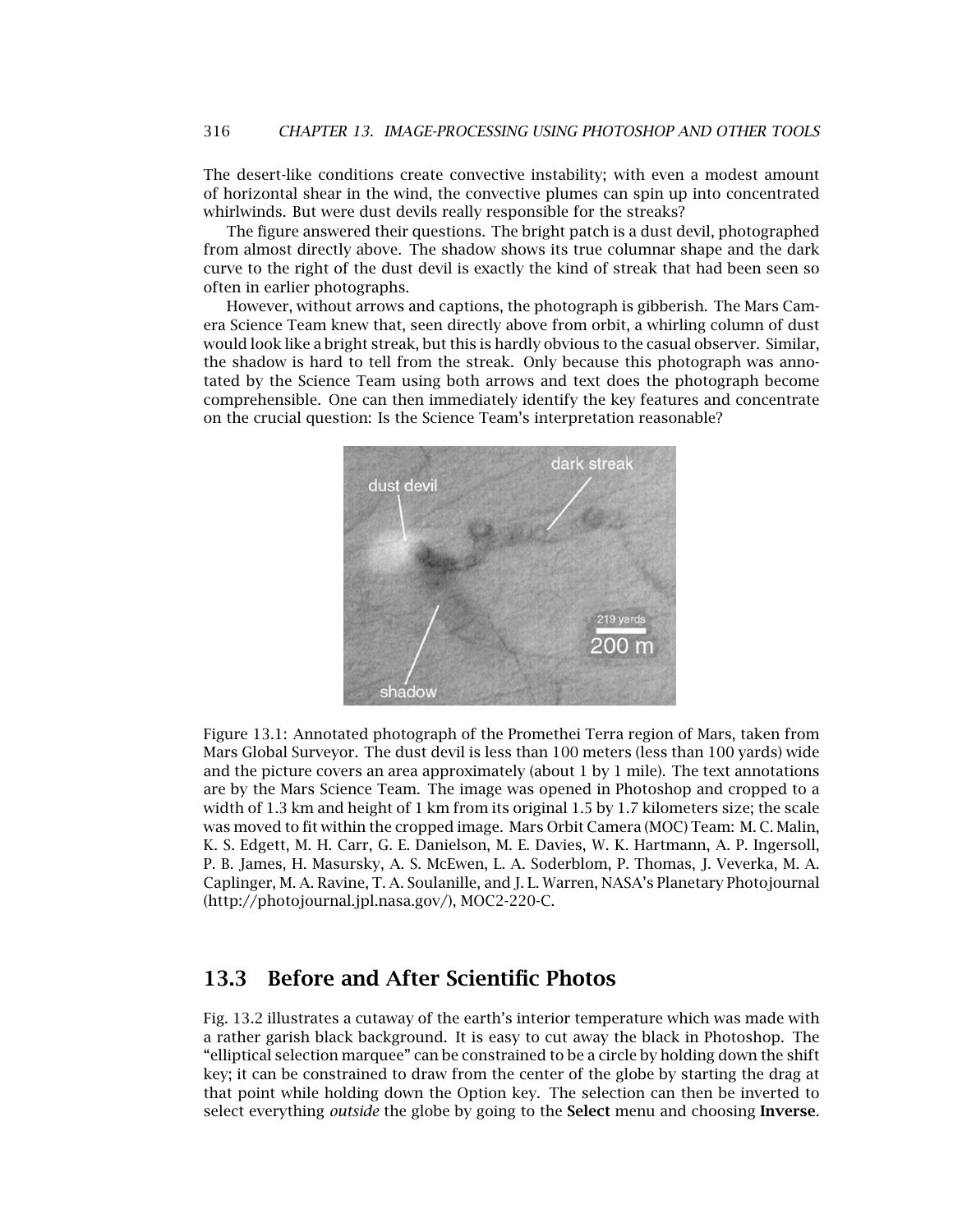#### *13.3. BEFORE AND AFTER SCIENTIFIC PHOTOS* 317

Thus, the background outside the circle can be deleted in about thirty seconds, but the maneuver is so easy only because Photoshop has powerful selection tools (circle, draw-from-center, inverse).

### **13.3.1 Removing Unwanted or Irrelevant Graphical Elements**



Figure 13.2: Cross-section from the outer mantle to the inner core. Blue areas are cold, dense, and transmit seismic waves at relatively high speeds. Red regions are hot and light. Plot generated by Adam Dziewonski and John Woodhouse.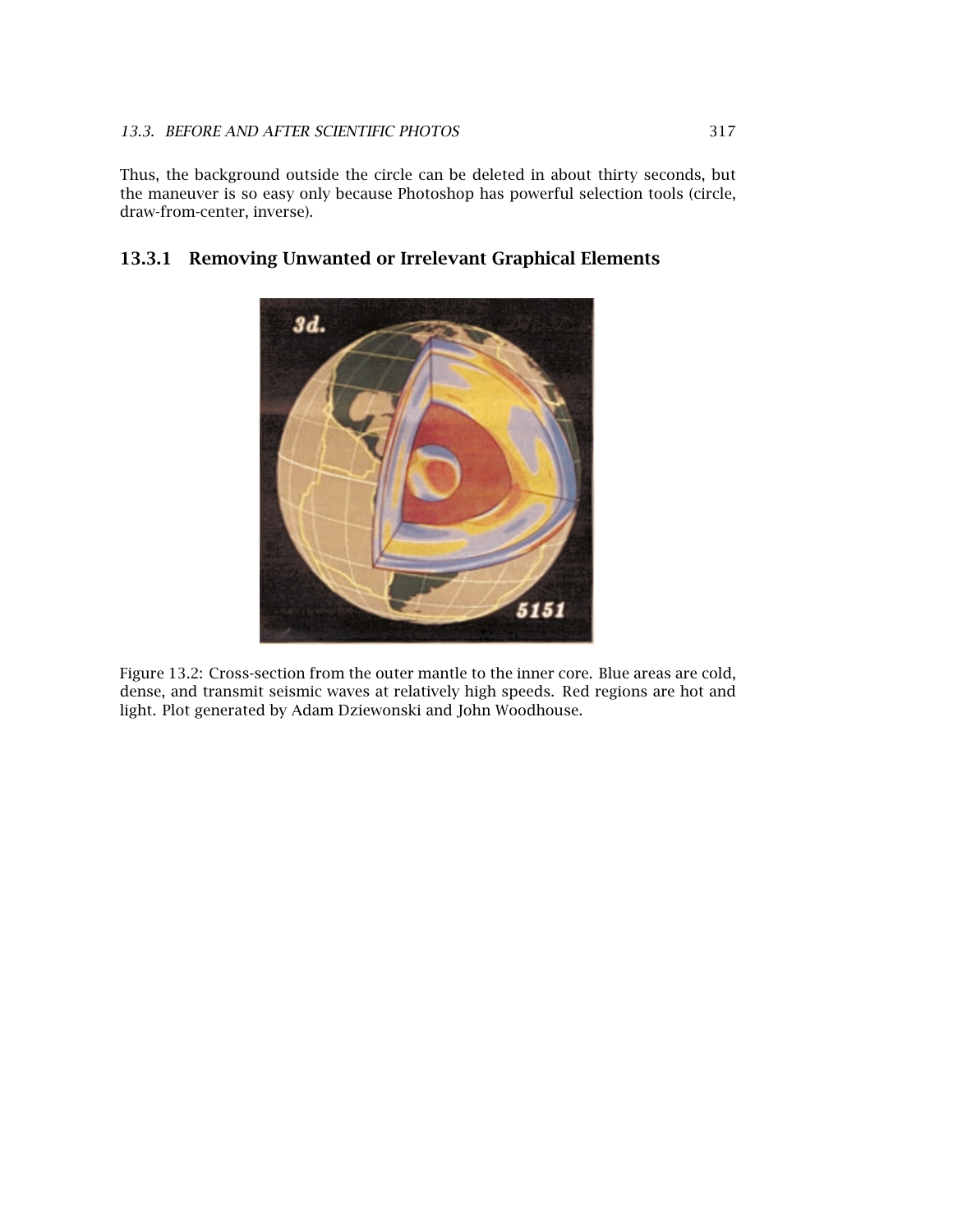

Figure 13.3: Same as previous figure but with the black background exorcised in Photoshop.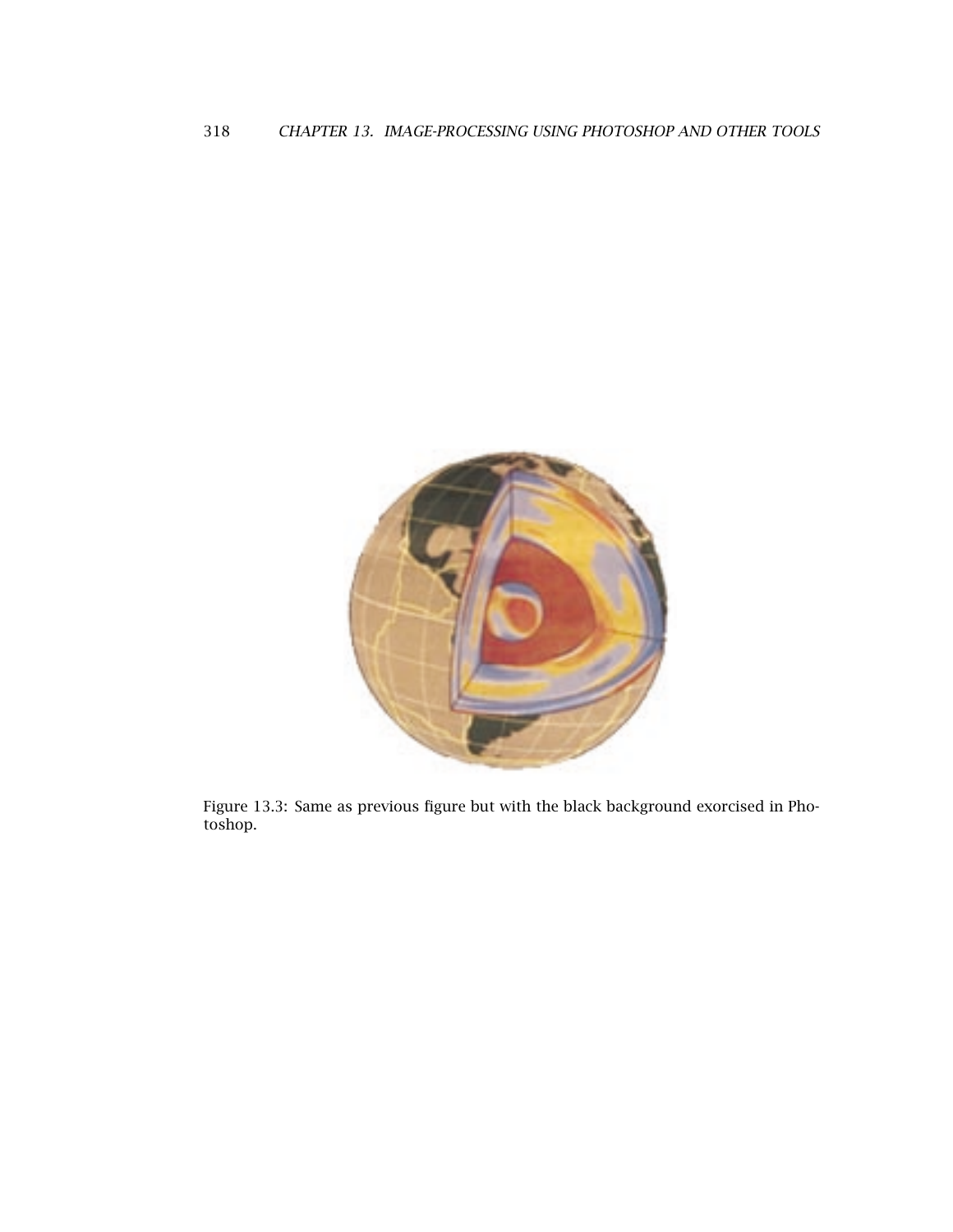

Figure 13.4: A photograph taken through the Isaac Newton Telescope in the Canary Islands, showing a 1.5 million kilometer string of nuclei of Comet Shoemaker-Levy, 15 May '94, two months before its collision with Jupiter. (M. Irwin, A. Fitzsimmons and I. P. Williams).

Fig. 13.4 shows a telescope photo of Comet Shoemaker-Levy. Like most astronomical photographs, the raw image includes a vast amount of extraneous detail including many background stars. The simplified image was produced by

- Using the polygonal select to delete two large wedges of extraneous material.
- Selecting and then rotating the remaining image.
- Cropping the image using the crop tool,which is similar to the rectangular selection marquee (and can be obtained from it by dragging on the selection marquee item in the tool menu).
- Rubber stamping to eliminate some remaining disks that are *clearly* background stars.
- The contrast was moderately enhanced using a Contrast/Brightness Adjustment Layer.

Rubber-stamping has to be applied carefully; one should only eliminate elements that are clearly extraneous.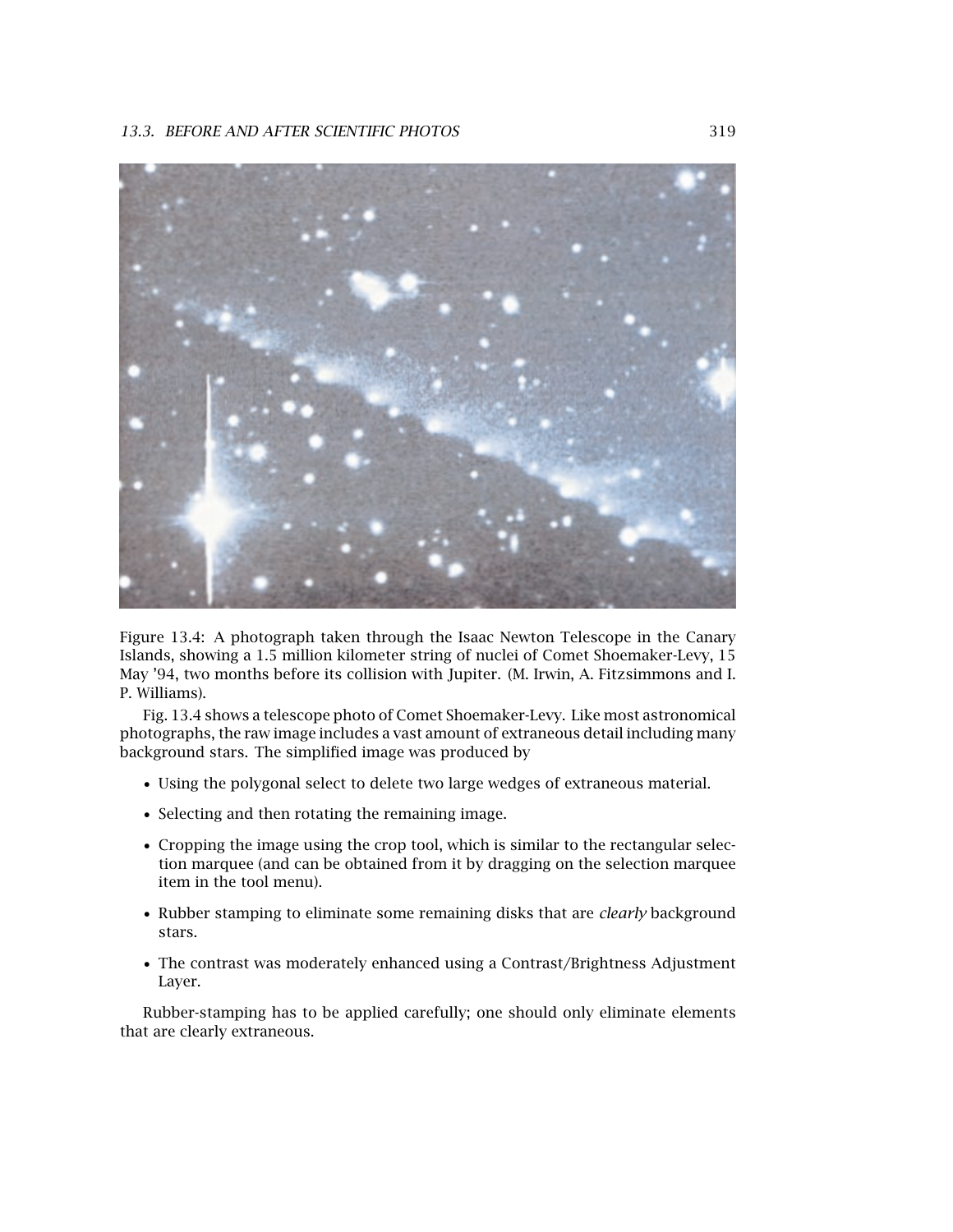

Figure 13.5: Same as previous figure except that extraneous parts of the image have been cut away, a few background stars have been removed by rubber-stamping, and the contrast was slightly enhanced.



Figure 13.6: Same as previous figure except that black-and-white were inverted. The original image had a histogram that included only the upper half of tonal values. This was changed using an Adjustment Layer/Levels, and then the image made into a negative image through Adjustment Layer/Inverse.



Figure 13.7: Same as the previous negative image, but with Adjustment Layer/Threshold, which stores 1 bit per pixel. File size was reduced from 284 kilobytes to 95 kilobytes (EPS files). However, the tubular tail that extends from the leading nucleus back through the trailing fragments has been eliminated by thresholding. This image is good if one is focusing on nuclei, but disastrous if one wants to investigate the tail!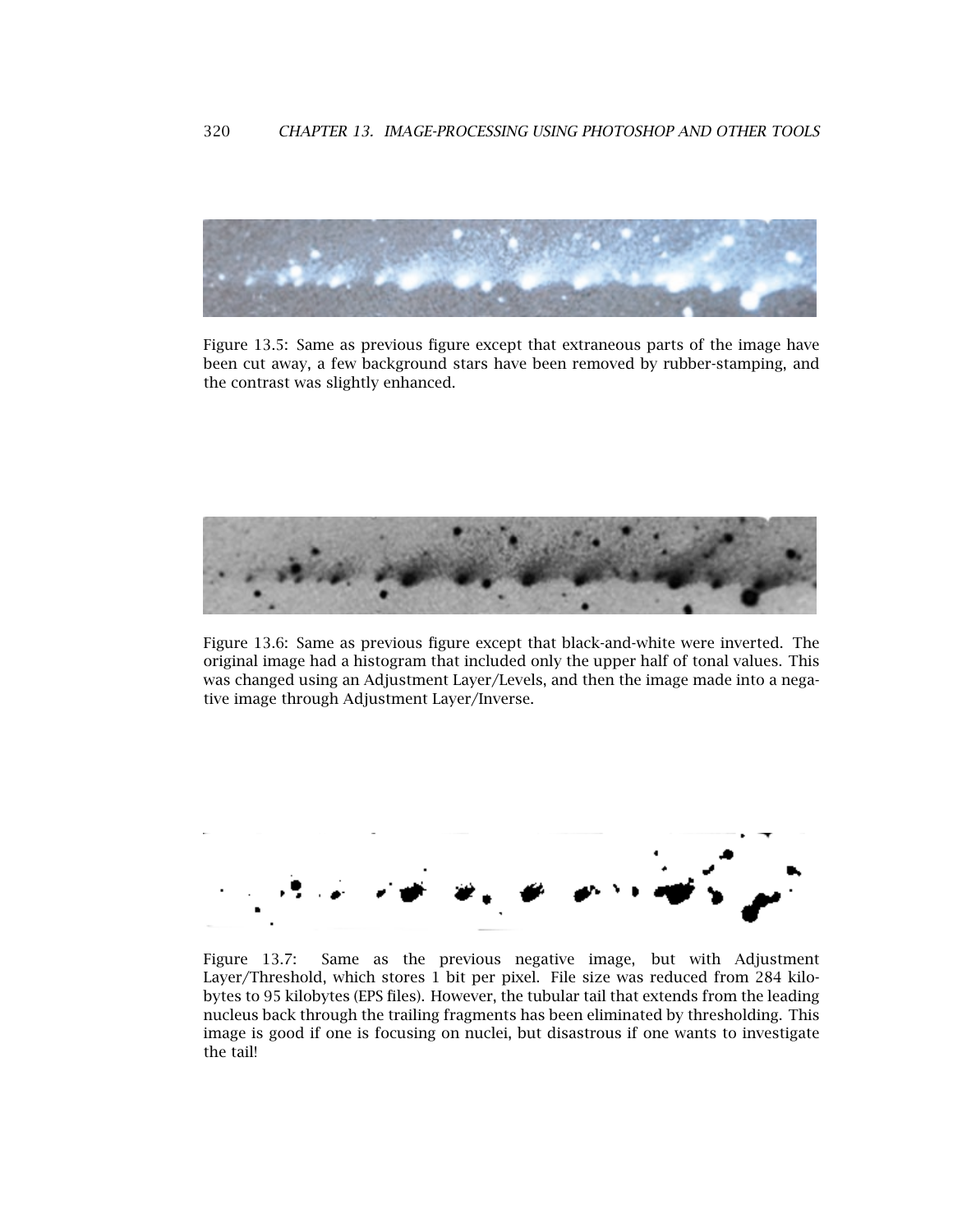#### **13.3.2 Removing "Stray Light" Damage**

Fig. 13.8 shows the result of xeroxing a page of graphs from an ancient journal and then scanning. It is difficult to get good quality xeroxes of pages from a journal because it is impossible to close the cover of the xerox machine. A useful procedure in reducing the amount of stray light is to lay sheets of blank paper or other journal volumes on top of the glass next to the "target". When the glass is completely covered, the amount of stray light reaching the xerox detector is reduced. If the xerox machine is near a wall, it may be impossible to completely block the wall side. The result is a xerox (and ensuing scan) which are contaminated by large blotches that are the image of stray light.

Photoshop is a good vehicle for removing the "stray light" damage because the damage can be simply erased. In cleaning up this figure, the "polygon-lasso" tool is quite helpful because one can click straight lines to bound the rather irregularly shaped blotches. The "magic wind" is not helpful because the entire image is black, so magic wand selects both the graphs and the noise. The ordinary "lasso" can be used, too, but it is slower because one must manually draw lines nearly parallel to the top and bottom of the page. The eraser is very useful for eliminating blotches that overlap lines of the graph, and thus have to be removed very carefully. Because the eraser has a "brushes" palette available, one can choose various eraser sizes as one works.

#### **13.3.3 Contrast Enhancement**

Fig. 13.10 shows a photograph from a fluid mechanics laboratory experiment. The contrast between the yellow-tinged vortices and the ambient reddish fluid is very poor. So, we enhanced this figure in Photoshop in the following ways:

- The black wedges in the corner and the outer wall of the tank were eliminated by using the elliptical selection marquee with Shift held down (to constrain it to a circle) and also Option held down (to draw from the center of the tank); the spacebar was held down to allow a slight adjustment of the center of the circle. Finally Select > Inverse was used to select the exterior of a circle centered on the tank, and this exterior was deleted.
- The contrast was enhanced by creating a new Adjustment Layer in the Layer menu, choosing the type of the new layer to be Brightness/Contrast and then adjusting these until the image seemed much clearer. (Adjustment Layer changes are previewed, but not actually applied to the image until "OK" is clicked.)
- The red color was replaced by first selecting the entire image, then Image > Adjust > Replace Color. This brings up a dialog box with a preview area and three eyedroppers. By clicking on the left eyedropper, one can pick a color to be replaced. The middle eyedropper (labeled with a plus sign) can be dragged to add more and more regions of color; the selected areas will be displyaed in white in the preview box. One can then choose a new color to replace the old by dragging sliders that are also in the Color Replace dialog box. The red background of zero vorticity was replaced by blue.
- The rubber stamp was used to replace the black photoguide disks by ambient colors. The black disks in the blue regions,for example,were replaced by Optionclick on a blue region and then clicking on top of a black disk. A black disk that intruded on a region of yellow streaked with a little orange was replaced by three bands of yellow, orange and yellow by using the rubber stamp with a smaller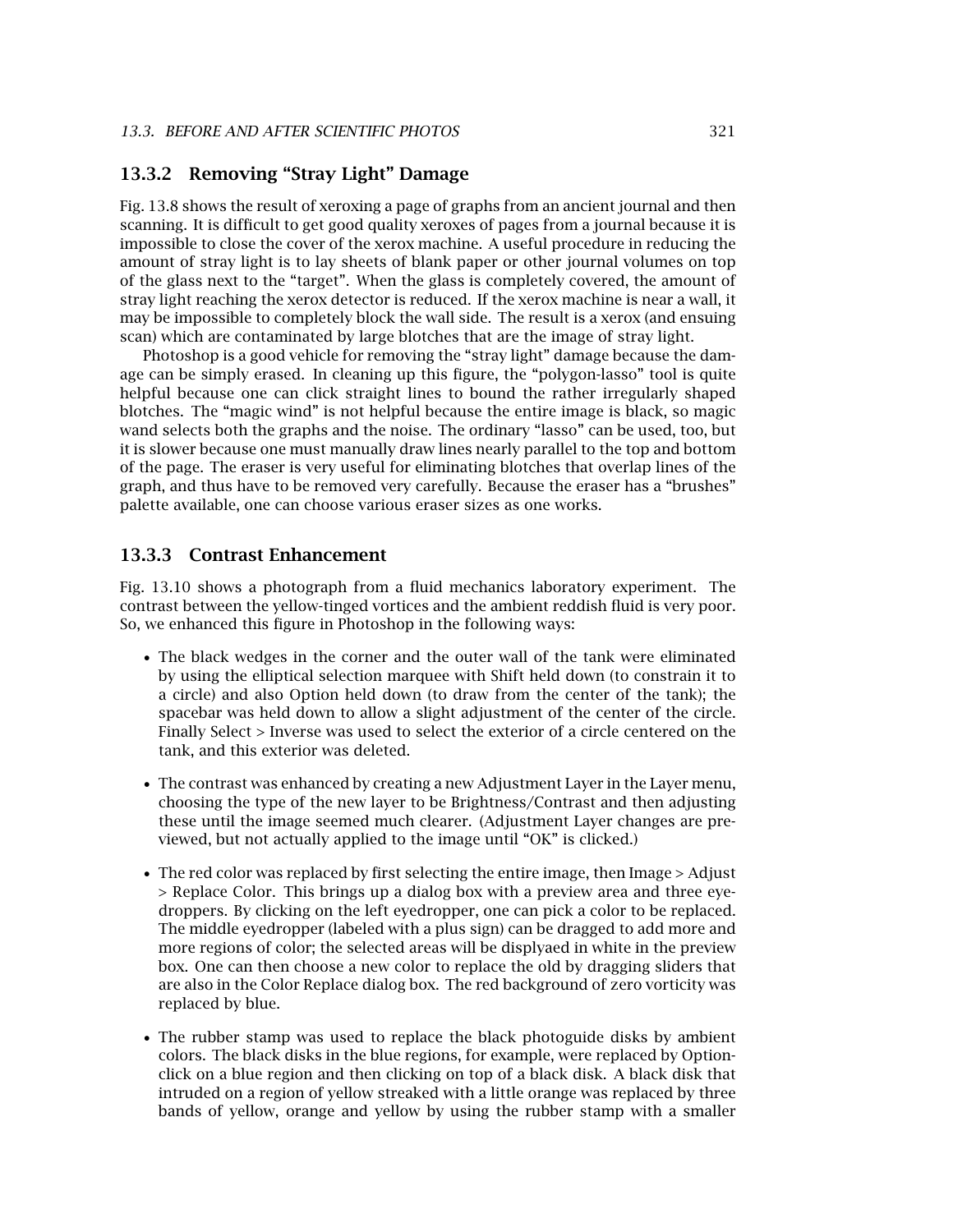

Figure 13.8: Scan of a collection of figures from an 1882 article by Henry M. Jeffrey, F. R. S. The scan was made from a xerox. Unfortunately, the xerox was contaminated by a lot of stray light because the fragile pages of the more-than-a-century old journal could not be easily manipulated without damaging them. The "stray light" damage was fixed in Photoshop as shown in the next figure. This figure is some interest independent of the stray light. First, Jeffrey's article contained some 84 numbered figures; even in the 19th century, it was possible to use graphics extensively. Second, the figure shows how many graphs can be combined into a single page without loss of clarity, especially for line art. Third, the absence of captions is bad because the reader has to jump constantly between the text and the page with graphs. Fourth, in order to facilitate comparisons between different graphs printed on the same page and perhaps also to reduce the cost of the special printing plates for the graphs, the figures were printed on fold-out pages. These opened up to create pages much larger than the digest-size pages of the rest of the journal. Because all the graphs were crammed onto foldouts, individual figure captions had to be sacrificed.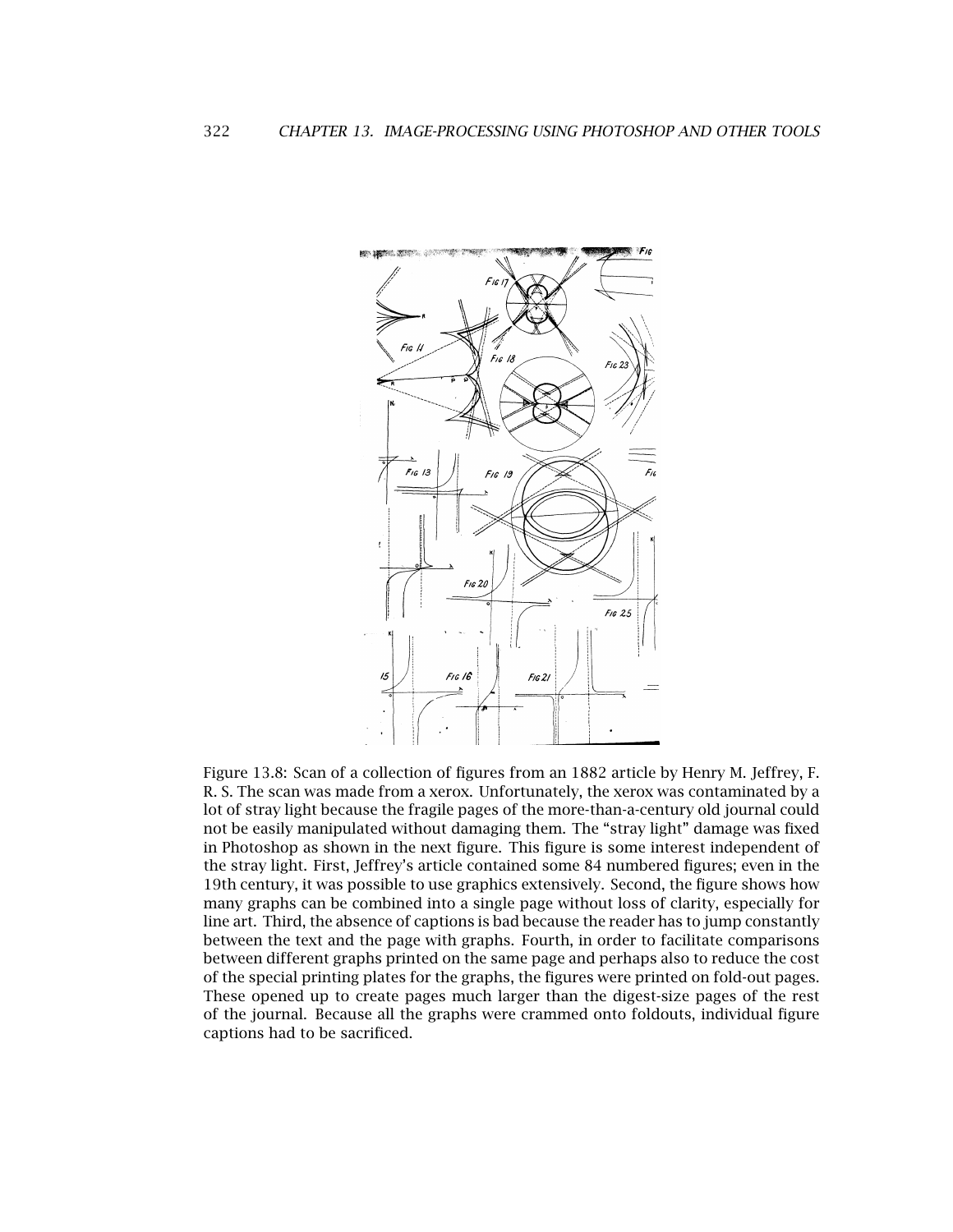

Figure 13.9: Same as previous figure except that the xerox imperfections have been erased using Photoshop.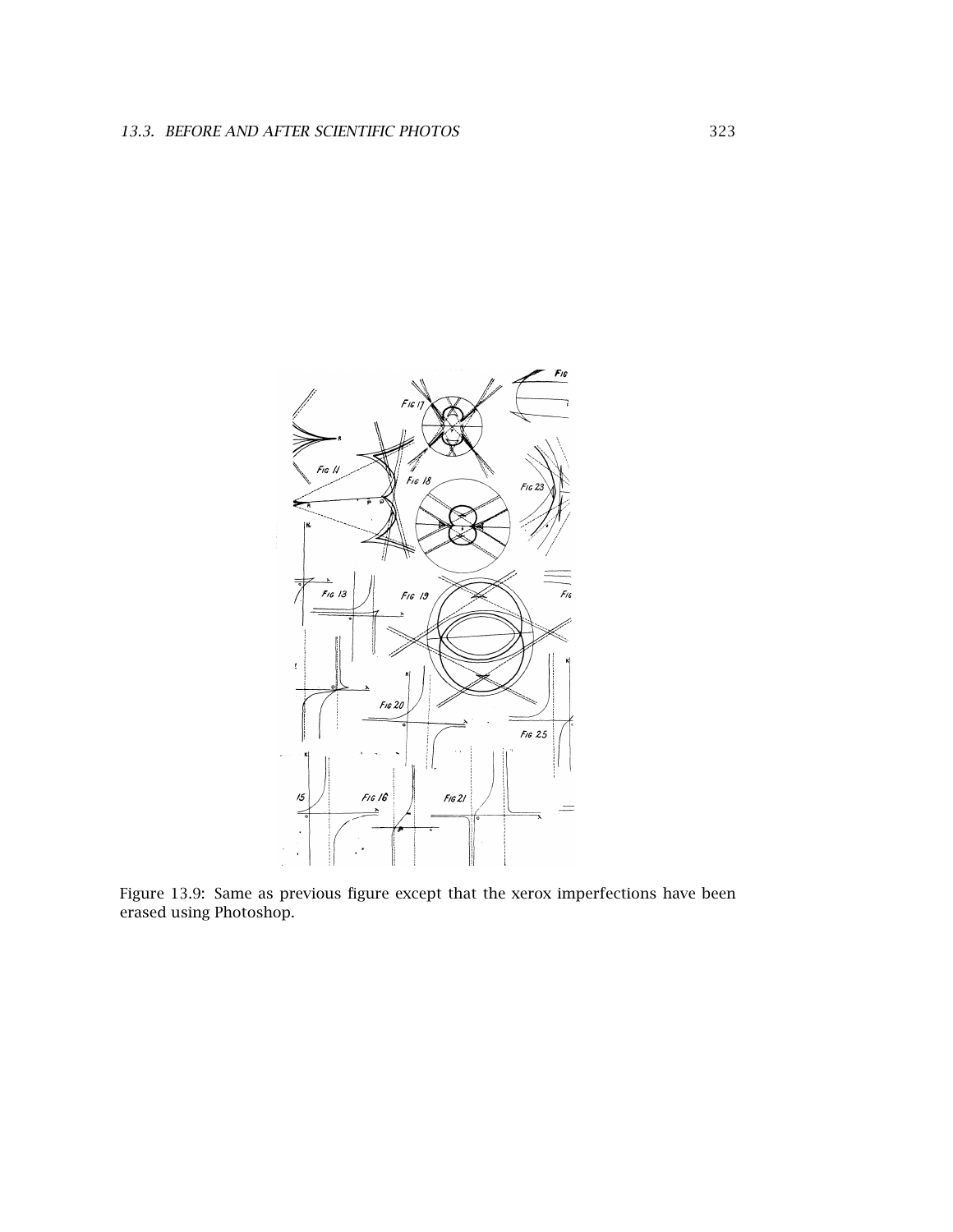

Figure 13.10: Scanned from a photograph of a laboratory fluid tank experiment by Harry Swinney of the University of Texas and collaborators. The yellow patches are vortices; the complete sequence of photos from which this has been taken illustrates the formation of vortices in a shear zone in a tank which is rotating on a turntable, and the subsequent merger of these vortices. The black disks are aids to the measurement of flow properties as the tank rotates and a camera and/or video camera photographs the tank from above.

brush size. Finally, the "stamped" areas were blended more smoothly into their background by applying the "smudge" tool.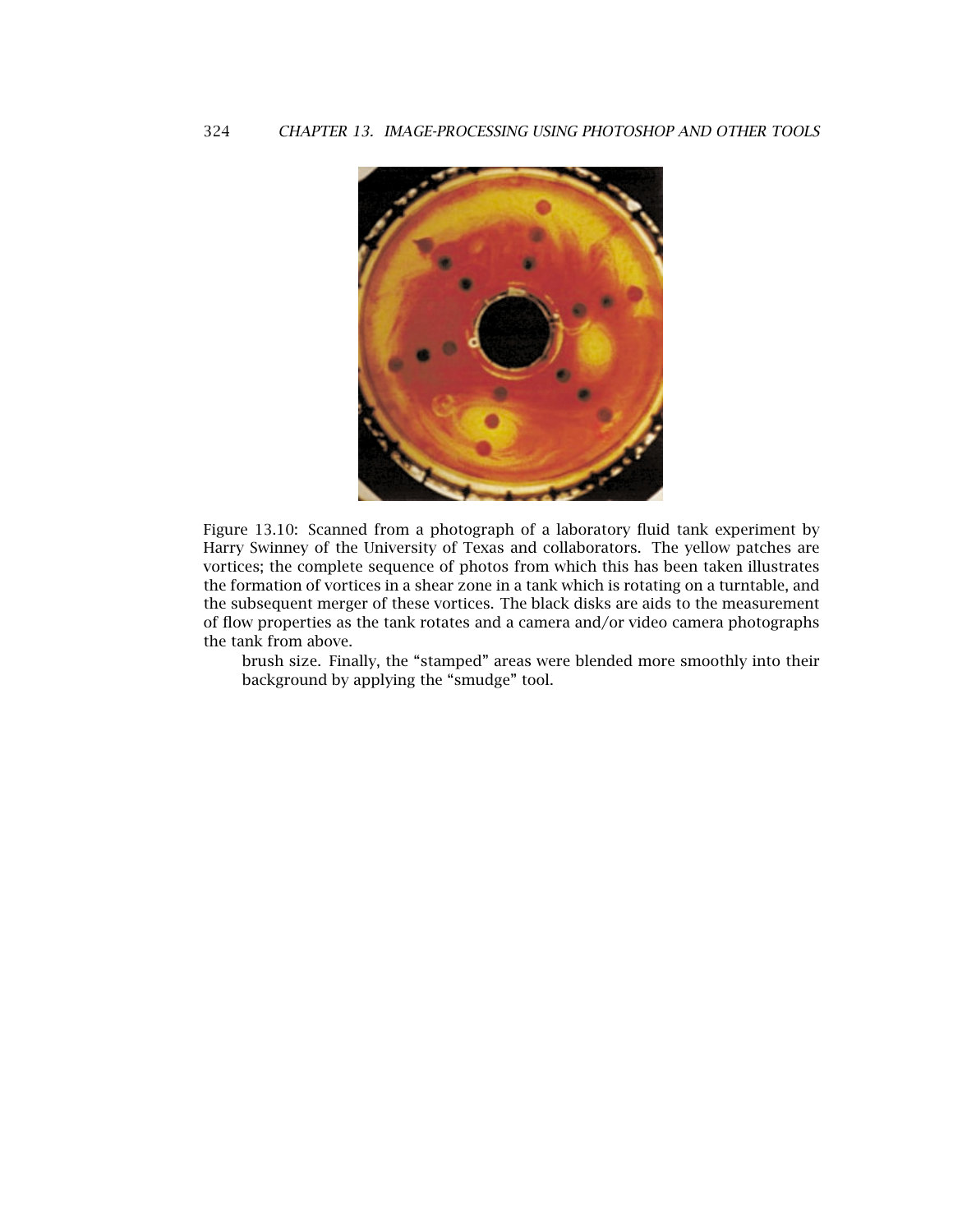

Figure 13.11: Same as previous figure, but "improved" in Photoshop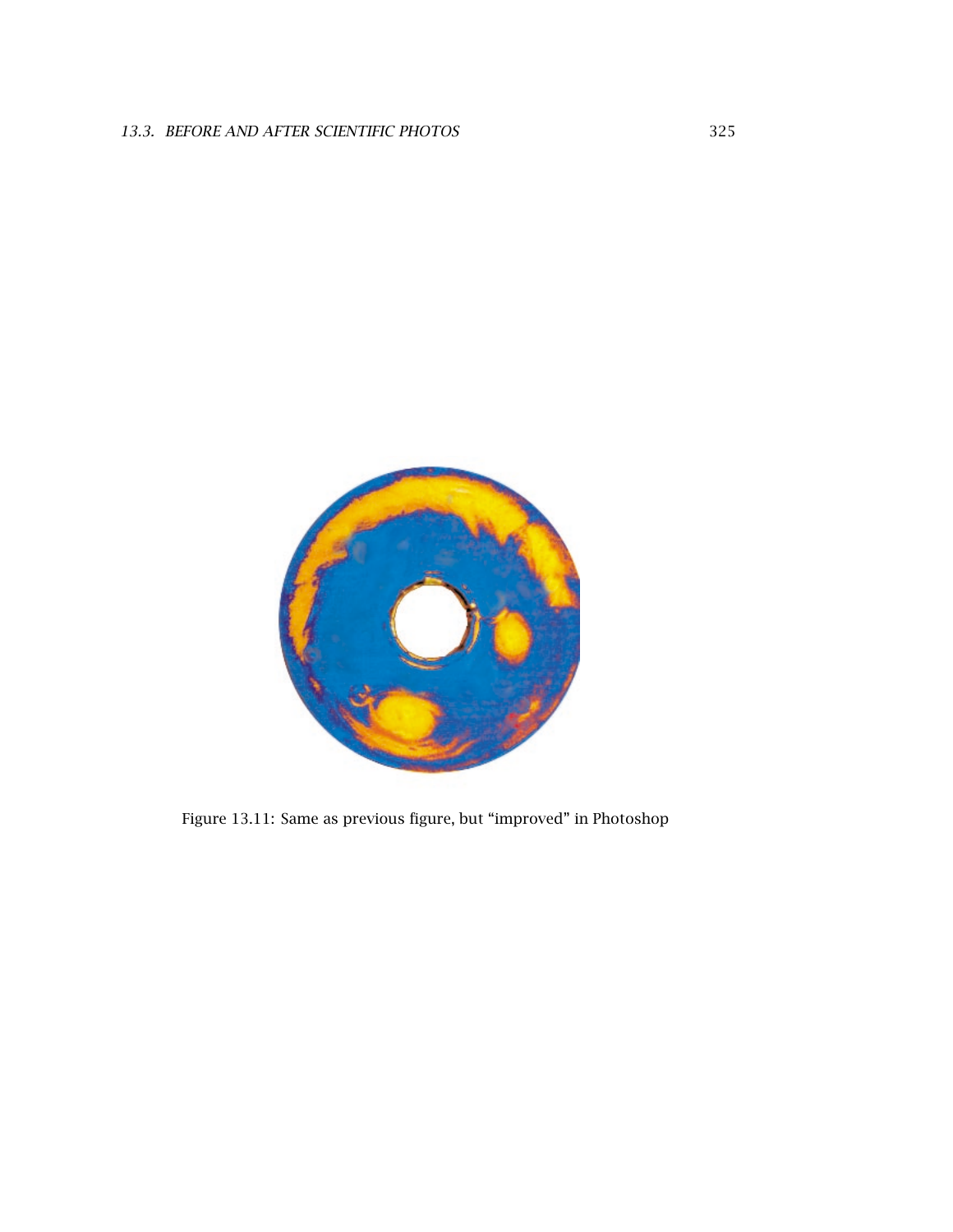#### **13.3.4 Decolorization**

Fig. 13.12 shows a photograph of a laboratory experiment on the collision of two pairs of contra-rotating vortices. If one wanted to publish this photograph in black-and-white, such as would be useful in a theory paper that purported to explain these experiments, how could one do it?

Fig. 13.13 shows the result of converting the color image to a grayscale image. The grayscale image is not entirely successful. The contrast between shades of gray makes it difficult to see the green/orange differences of the original photograph — unfortunate since the colors indicated the origin of the vortices, which have exchanged partners by the time of this post-collision photograph. (In other words, the two green vortices have split up, each leaving the collision with a vortex of opposite sense of rotation from the other vortex pair, which was dyed orange.)



Figure 13.12: Colliding vortex pairs (modons) in a laboratory experiment by GertJan van Heijst and Jan-Bert Flor, published as Plate 18 by Ball(1999). The image was scanned from a photograph of the rotating tank; green and orange fluorescent dyes were used to mark each of the two initial vortex pairs, which have collided and exchanged partners at the time shown.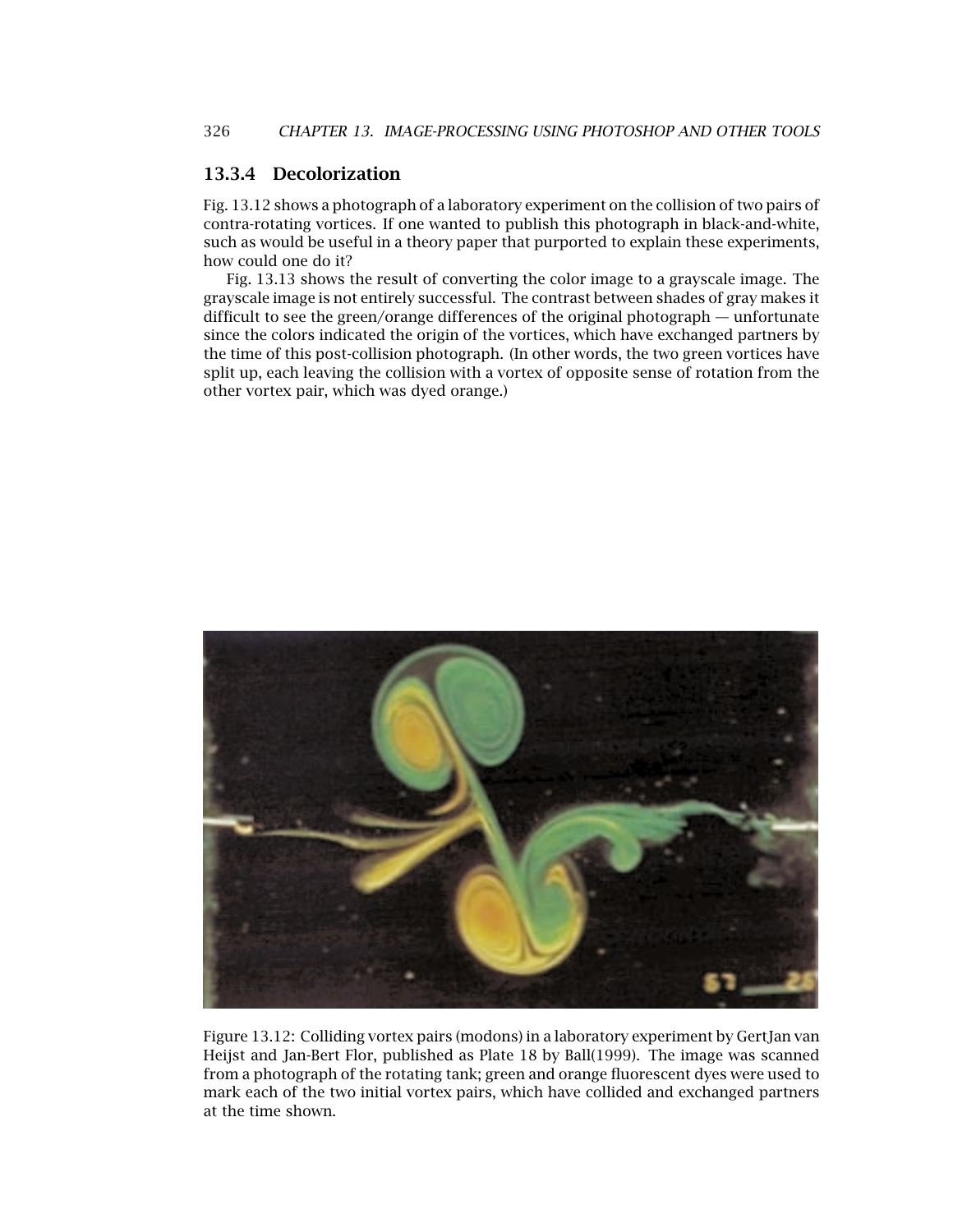

Figure 13.13: Same as previous figure, but converted to a grayscale image in Photoshop. The Trace Contour option was used to provide a black border around the main features of the vortex.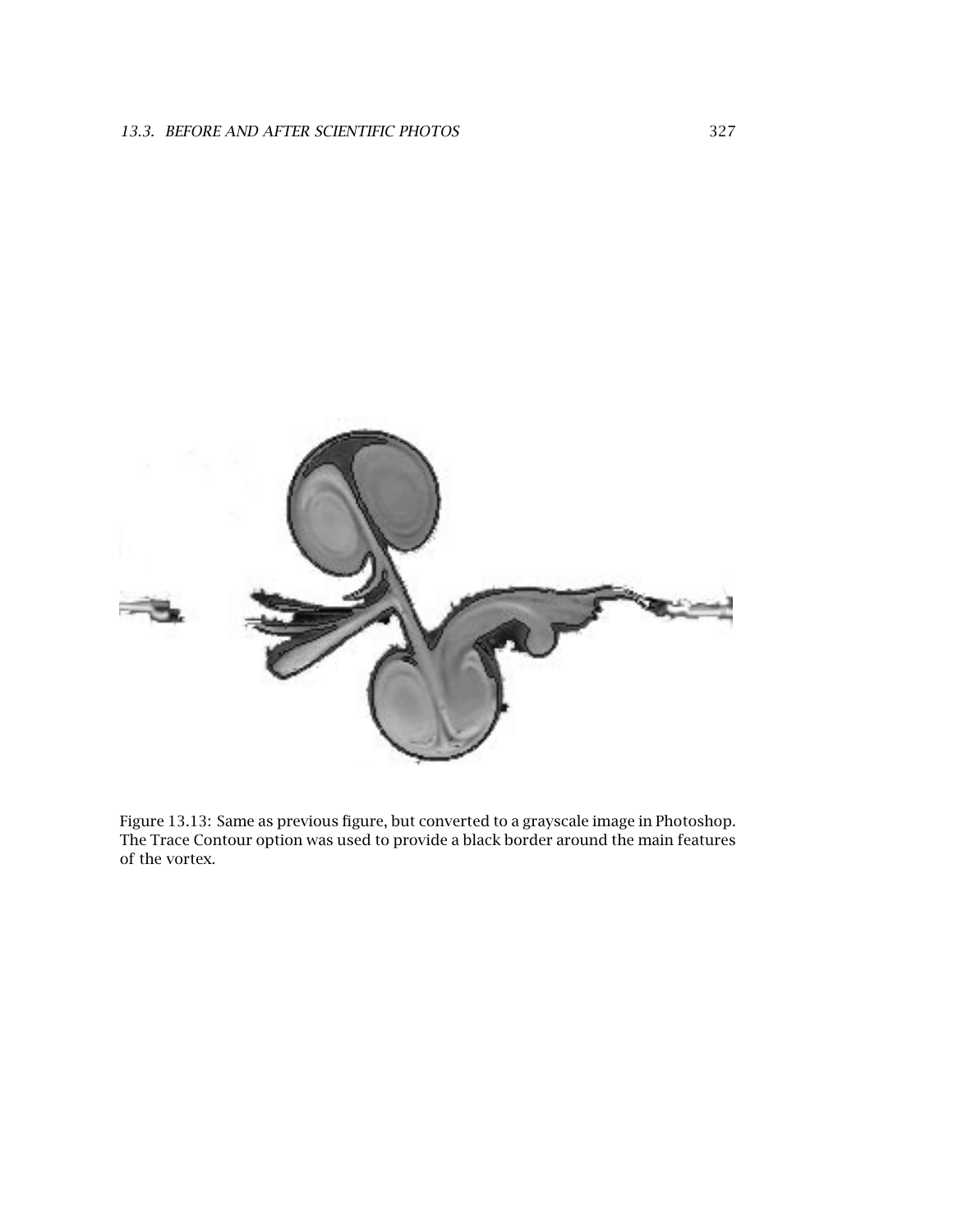### **13.4 The Manipulated Photograph**

A photo has always been regarded as strong evidence because "photos do not lie". No professional photographer has ever believed this. In reality, photographs have manipulated visual reality from the very earliest experiments of Daguerre and Fox Talbot in the 1830's.

One difficulty is that to quote Michell(1992): "the range of intensities in a visual field will often be very much greater than the range of tones than be captured and presented by a photograph. Pigments, inks and dyes can yield a ratio of tonal values, from darkest to lightest, of about forty to one, bu the ratio from deep shadow to sparkling highlights in a sunlit field can be thousands to one. Thus the photographer must compress the intensity range of the scene with inevitable distortions and loss of detail".

The *perceived* intensity of sound and light and other stimuli may not appear to have such a huge reason. However, human senses operate on a *logarithmic* scale, a fact which is known in physiology as Weber's Law.

Photographers have developed a wide variety of strategies to cope with image problems. Deliberate overexposure or underexposure of an image is obvious. However, selective adjustments to parts of an image, known as "dodging" and "burning", were developed in the nineteenth century. This eventually became elaborated into the Zone System, popularized by Ansel Adams, Minor White and other well-known photographers. "Dodge" and "burn" are two of the tools in Photoshop.

Colored filters are popular with photographers, too. Yellow filters are used to darken skies and bring out the detail of clouds. Red filters lighten foliage while also darkening skies even more than yellow filters. To dramatize building forms, architectural photographers have long been fond of covering their lenses with a red filter.

It is sometimes helpful to adjust the tone values of an entire image by either brightening or darkening. The "Claude glass" was a popular eighteenth century filter for darkening the view, which seems to make landscapes look more harmonious.

Photoshop allows one to dodge and burn, color filter, apply a Claude glass, and a wide range of other color and tone adjustments far more easily, and with far finer control, than similar adjustments with film and developer. Many of these adjustments are merely cosmetic, and therefore much more important to the photojournalist than to the photoengineer.

### **13.5 Common Boo-Boos**

- When a tool fails to work, it is probably because one is in a **different layer** than one thinks.
- Another reason for tool failure is that the previous selection is still operating. One must make frequent of **Deselect**, which is an item under the Select menu, or the keyboard shortcut Apple-D.
- When the Save menu does not allow an option such as Photoshop EPS, it is probably because the file needs to be **flattened**, that is, have all the layers combined into one, in order to be saved in EPS, or any other format that does not support layers.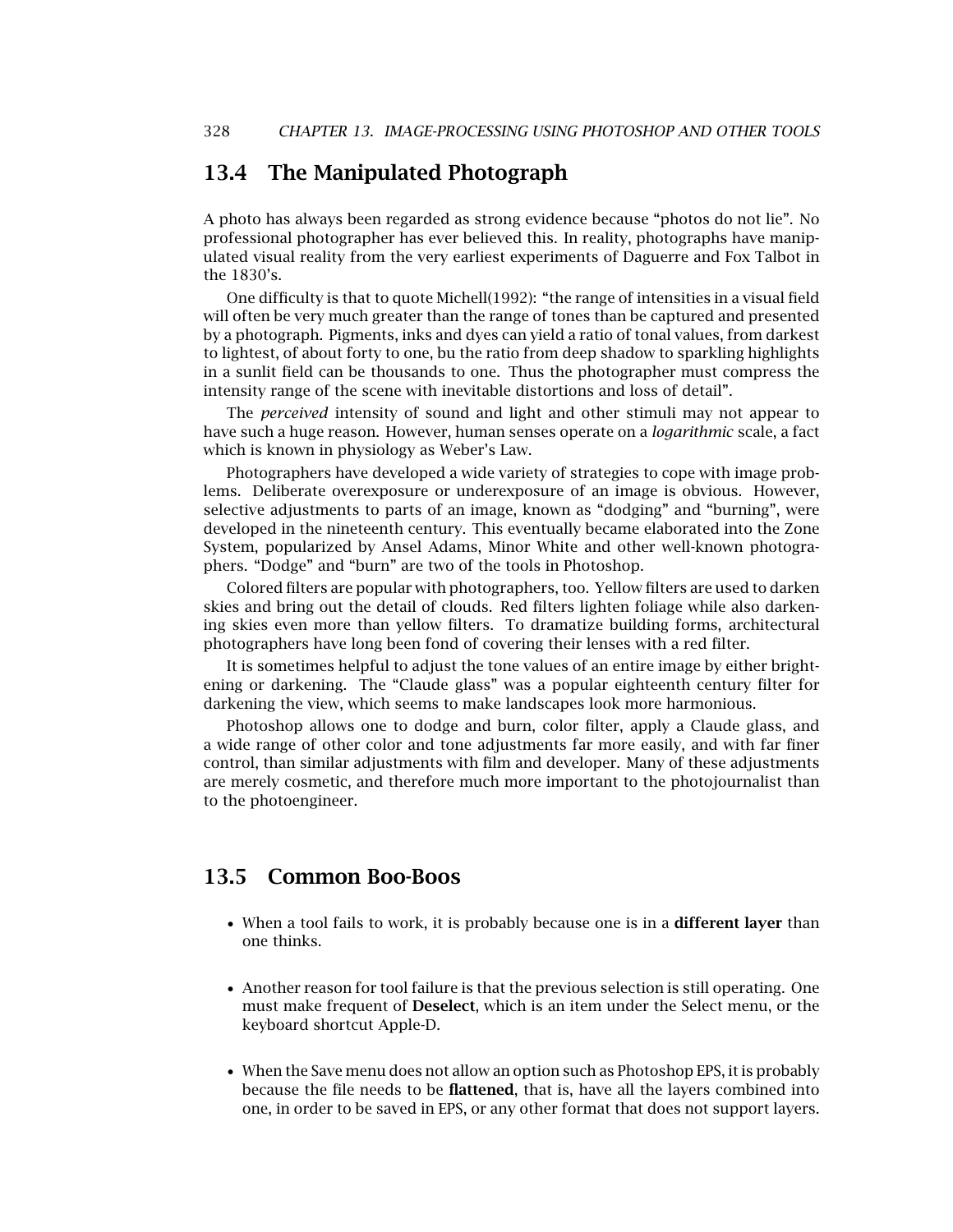### **13.6 Alpha Channel**

Full-color RGB image files use 24 bits/pixel: 8 bits to specify 256 different intensity levels for each of the three additive colors. However, graphic designers found that this was not enough. What if one wanted to specify transparency properties, or other non-color properties at each pixel?

Some file formats, such as TIFF, Pict, and PNG, therefore support an "alpha channel". This optional feature of a file is a place to store transparency information, etc. The concept of an "alpha channel" is a little bit fuzzy because there are potentially a lot of different additional properties that might be appended to a graphic file.

Adobe Photoshop allows a lot of alpha channels; some file formats support only one such channel. In any event, an alpha channel is a place to store properties of the pixels other than intensity-of-each-color.

### **13.7 Delayed Execution, History and All That**

It is easy to reverse the drawing of a line in vector graphics simply by deleting the line. Reversion is more difficult in image processing because allowed operations include blending old and new colors together, diffusing features, and so. Blending and diffusion are much harder to cleanly reverse than the addition of a vector-graphics feature.

For this reason,"delayed execution" is a major theme in image-processing. Good software allows one to do all sorts of operations without changing the underlying image so that one can revert to an earlier state of the image.

Adobe Photoshop offers a rather bewildering array of tools for delay. Some important ones include the following:

- 1. layer masks
- 2. adjustment layers
- 3. history palette
- 4. history brush

#### **13.7.1 Layer Masks**

Artists often cut shapes out of paper or a material called "frisket" and fasten them to an illustration to block parts of the picture from the spray of an airbrush. Imageprocessing programs make it even easier to apply masks to confine various operations of painting, lightening, etc., to selected portions of the figure only.

Frequently, one only wants to apply adjustments to a portion of the image. For example, a flash photo may contain a picture of a person that is very bright (because the light from the flash could illuminate the subject) against a background that is extremely dark (because it was too far from the flash to be illuminated). One can create a layer mask by using all the standard painting tools to layer the label with white, black, or gray to indicate which pixels should allow an effect, prohibit an effect, or allow the pixel to average the effect with the original state of the pixel. Once the mask has been created, one can then apply effects with wild abandon only to the chosen area.

The alternative is to draw a selection border on the image and then apply the effect within the border. The trouble is that if the change needs to be altered later — coloring the sky a dark blue may need to be modified by adding in some clouds, for example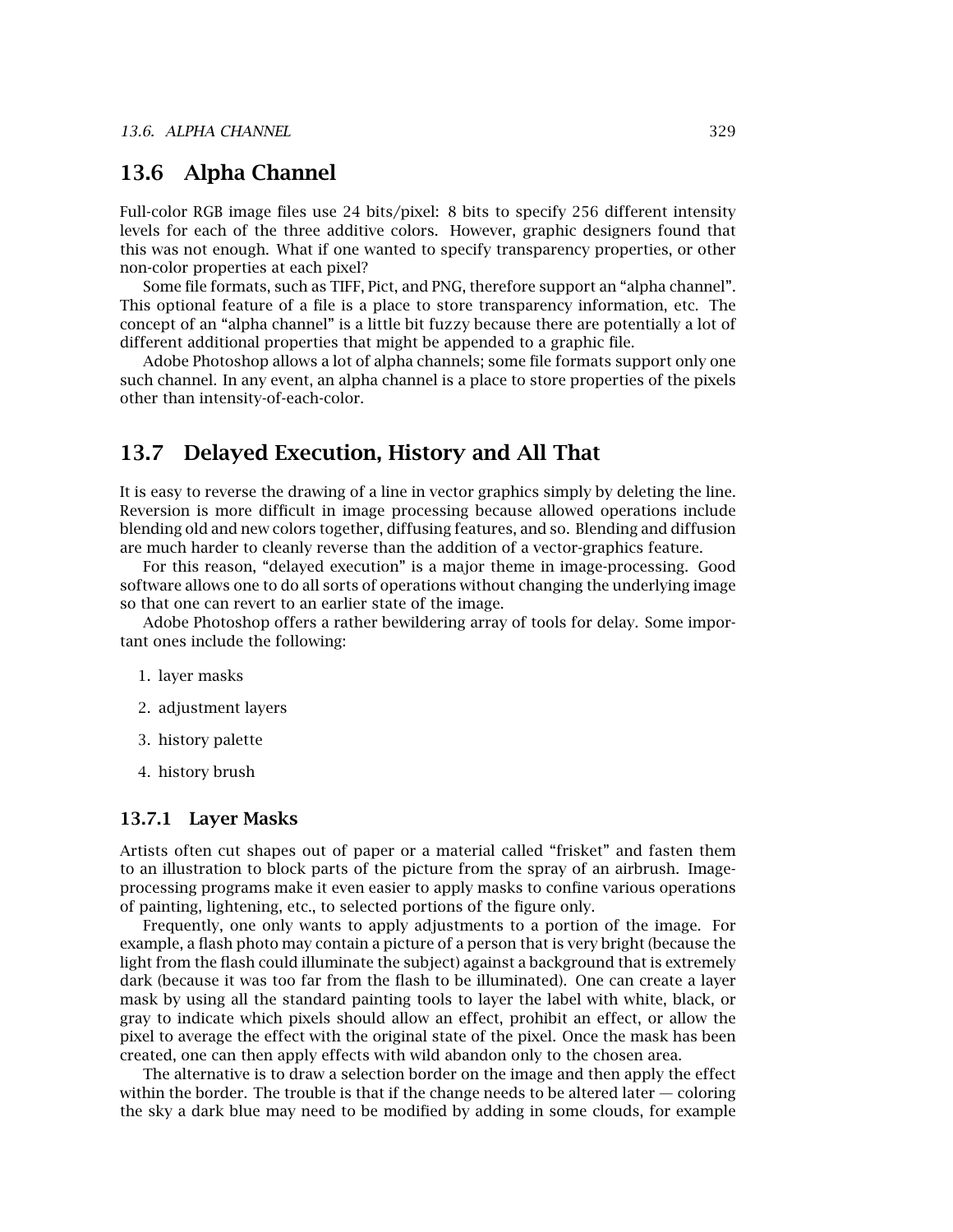— then one has to painstakingly draw the selection border all over again. However,a layer mask is a permanent feature of the illustration, saved as part of the file whenever the image is saved in Photoshop format. One can apply, or not apply, a given layer mask very easily at any stage. The layer mask indefinitely delays the destruction of a selection border.

#### **13.7.2 Adjustment Layers**

Adjustments to brightness and constrast, saturation and hue, etc., can be made directly to the image, but are not easily unmade. One can alternatively perform these same operations in a "layer mask". The advantage is that the change can then be unmade simply by deleting the layer. Furthermore, one can return to the layer at a later time to tweak the adjustments.

The adjustments are never closed, but are like a layer of paint that is allowed to remain indefinitely wet.

#### **13.7.3 History Palette**

This feature shows the names and snapshots of the last 20 graphical operations. (Changes to global preferences are not shown, but almost everything else is; the number of operations kept as "history" can be changed by the user, if the computer has enough memory to support a large number of "history" snapshots.)

By dragging items in the history palette to the little trash icon underneath the history palette, one can delete graphic operations that were not a success. In normal operation, deletion of a state also deletes all later states. However,at the expense of a little more memory and more thinking by the software, one can check an option called "Allow" Nonlinear History". When an operation in the middle of the "history" is deleted, only that operation goes away.

#### **13.7.4 Snapshots**

One may explicitly save an intermediate image state as a "snapshot" so that it will appear permanently in the history palette with its own name. This can provide a convenient visual anchor when doing (or undoing!) a complicated set of operations.

#### **13.7.5 History Brush**

Instead of brushing on strokes of a color, the history brush allows one to create by brushing sections where the image reverts to a previous state or snapshot. Thus, if one brightens the dark background of an image, and accidentally got some foreground pixels,one could use the history brush to revert those foreground pixels to their original state.

Alternatively, one can also apply the eraser with "Erase to history" option turned on. This reverts the chosen parts of the image to their appearance in the last SAVED version of the file.

### **13.8 Paths**

Vector-graphics instructions, such as the walls of a polygon, are sometimes called "paths" in software manual. Photoshop allows one to draw "paths" using the pen tool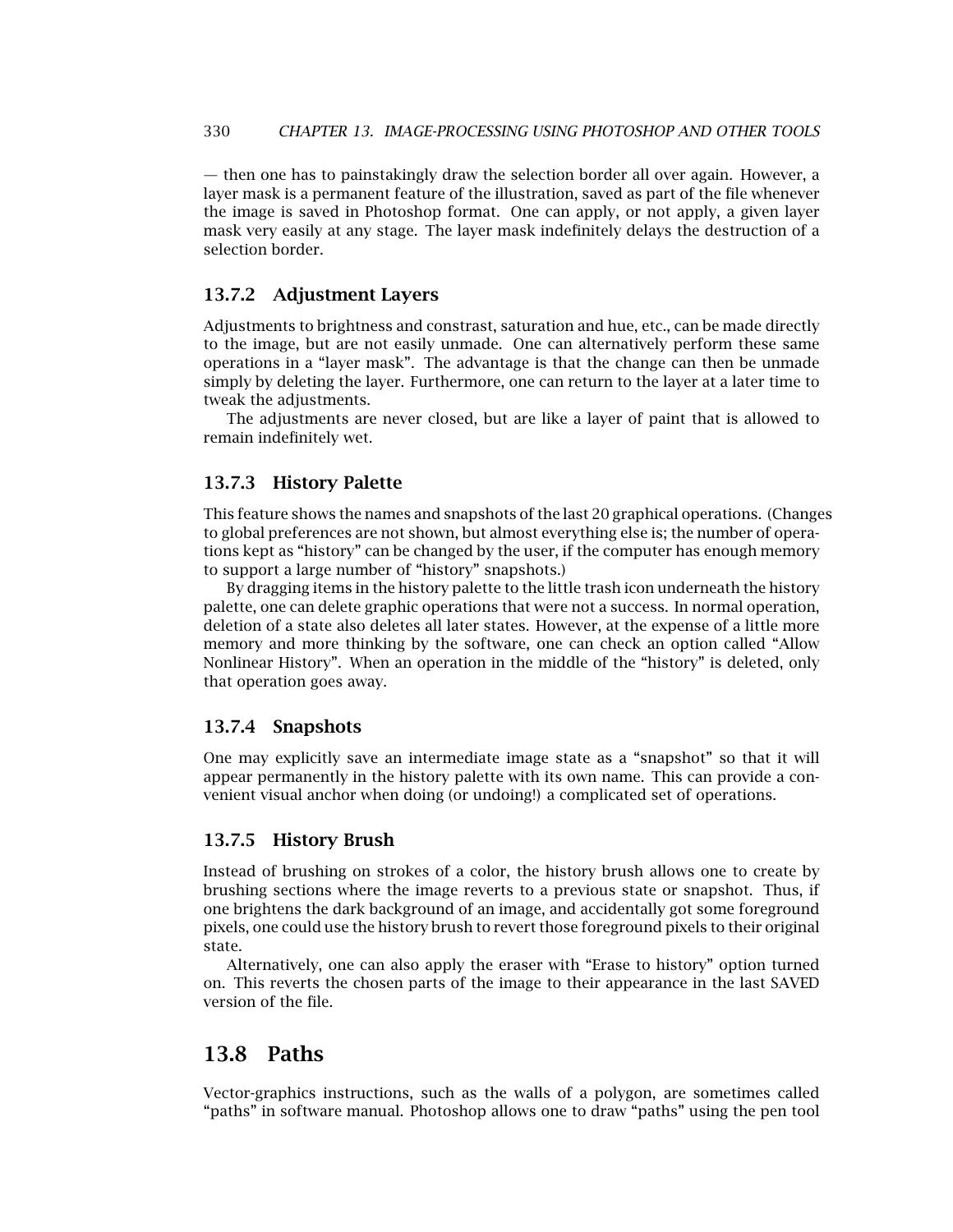#### *13.9. TRANSFORMATIONS* 331

and its variants. The pen operates almost exactly as in Illustrator; it creates a curve controlled by Bezier polynomials. By using tools under the pen tool, one can and delete anchor points, move segments bounded by two anchor points, move the direction arrows that radiate from anchor points and so on.

Paths can be used in two very different ways. First, just as in a drawing programs, paths can be given a "stroke" (the color/linewidth, etc. of the curve that defines the path) plus a "fill", which is a color, color gradient or texture that fills the interior of the path. This use is simply a way to add vector-graphics items to a bitmap image.

The second use is that paths can be converted to selection borders. (Click the little triangle on the right of the "paths" palette to bring up a menu of options.) This allows one to draw very intricate selection borders, just the way you want them, when the square and elliptical selection marquees and the pixel-edge selection tools are inadequate.

### **13.9 Transformations**

Just as in vector graphics, one can select an area of an image and apply rotation, shear, dilation, and other transformations to the selected block of pixels. Indeed, Photoshop has some three-dimensional transformations which can be very useful in modifying photographs of real, three-dimensional objects. Because of the similarity of these transformations to those in Illustrator and other drawing programs, these transformations will not be discussed in detail.

### **13.10 Organizing Images: Contact Sheets**

A "contact sheet" is a collection of miniature images, all on a single page, which illustrates all the images in a single roll of film. Such contact sheets are very helpful in organizing graphics files because the thumbnail sketches allow one to easily identify a desired picture when the filenames alone are inadequate.

Photoshop has a command (under the Automate command under the leftmost main menu) which will automatically make a contact sheet showing all pictures in a given folder or subfolder. An example is shown in Fig. 13.14